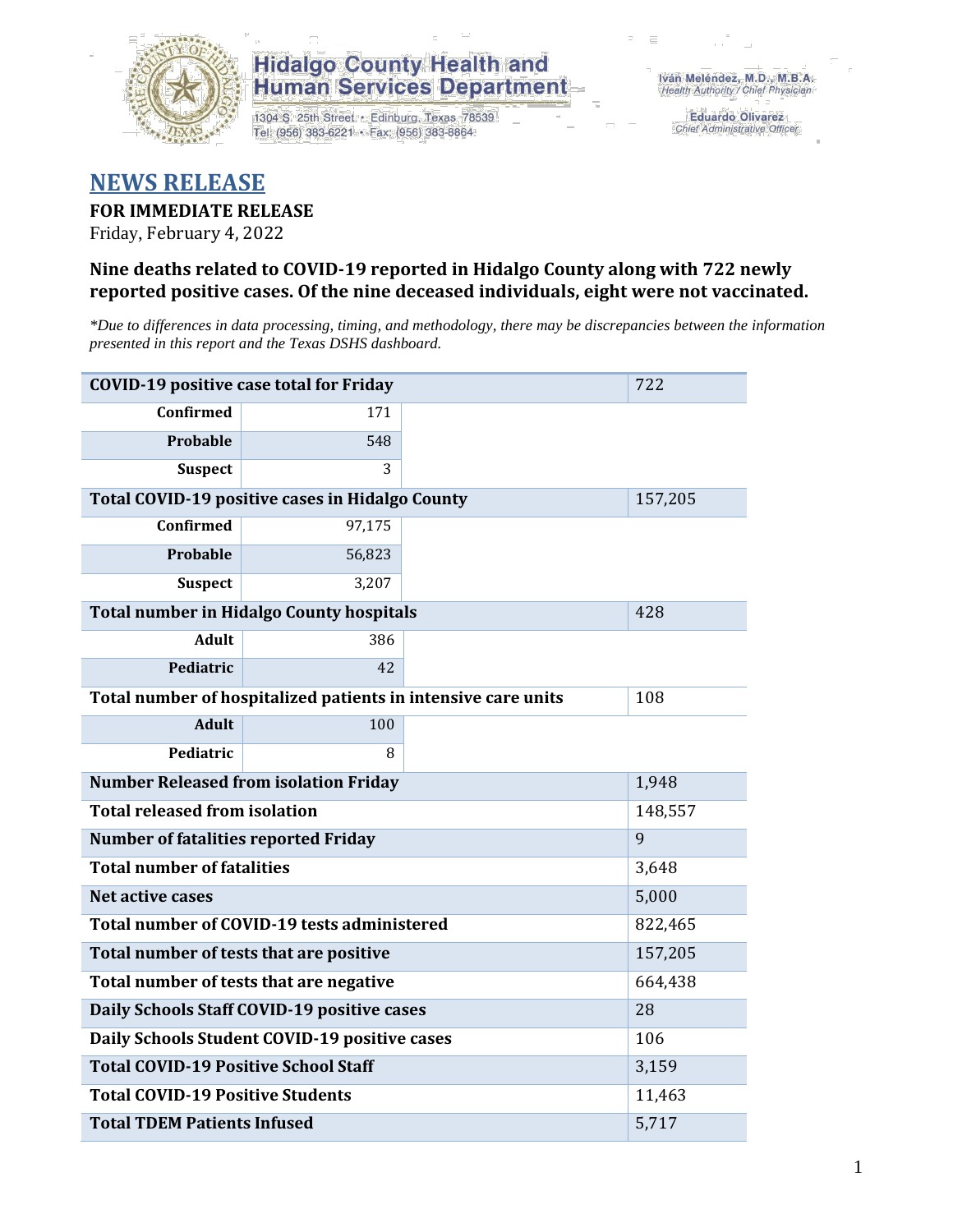

1304 S. 25th Street · Edinburg, Texas 78539 Tel: (956) 383-6221 · Fax: (956) 383-8864

**Eduardo Olivarez** Chief Administrative Officer

*Hidalgo County uses the case status definition provided by the Texas Department of State Health Service's 2020 Epi Case Criteria Guide revised November 2020.*

- *1. Confirmed: A person who has tested positive through a molecular or PCR (oral or nasal swabs) test that looks for the presence of the virus's genetic material.*
- *2. Probable: A person who meets presumptive laboratory evidence through detection of COVID-19 by antigen test in a respiratory specimen.*
- *3. Suspect: A person who meets supported laboratory evidence through detection of specific antibodies in serum, plasma, whole body, and no prior history of being confirmed or probable case.*

*For more information of case status definition for COVID-19, please refer to:*

<https://www.dshs.state.tx.us/IDCU/investigation/epi-case-criteria-guide/2020-Epi-Case-Criteria-Guide.pdf>

| $\frac{1}{2}$          |  |  |  |  |  |  |  |
|------------------------|--|--|--|--|--|--|--|
| <b>Number of Cases</b> |  |  |  |  |  |  |  |
| 180                    |  |  |  |  |  |  |  |
| 129                    |  |  |  |  |  |  |  |
| 113                    |  |  |  |  |  |  |  |
| 91                     |  |  |  |  |  |  |  |
| 74                     |  |  |  |  |  |  |  |
| 54                     |  |  |  |  |  |  |  |
| 33                     |  |  |  |  |  |  |  |
| 48                     |  |  |  |  |  |  |  |
| 722                    |  |  |  |  |  |  |  |
|                        |  |  |  |  |  |  |  |

Case Breakdown by Age Group: The deaths include:

|                         | <b>Age Range</b> | Gender | <b>City</b> |
|-------------------------|------------------|--------|-------------|
| 1                       | $70+$            | Male   | Alamo       |
|                         |                  |        |             |
| $\overline{2}$          | 70+              | Male   | Undisclosed |
| 3                       | 60s              | Male   | McAllen     |
| 4                       | $70+$            | Female | McAllen     |
| 5                       | $70+$            | Female | McAllen     |
| 6                       | $70+$            | Male   | McAllen     |
| $\overline{\mathbf{z}}$ | $70+$            | Female | Mission     |
| 8                       | 60s              | Male   | Weslaco     |
| 9                       | 70+              | Female | Weslaco     |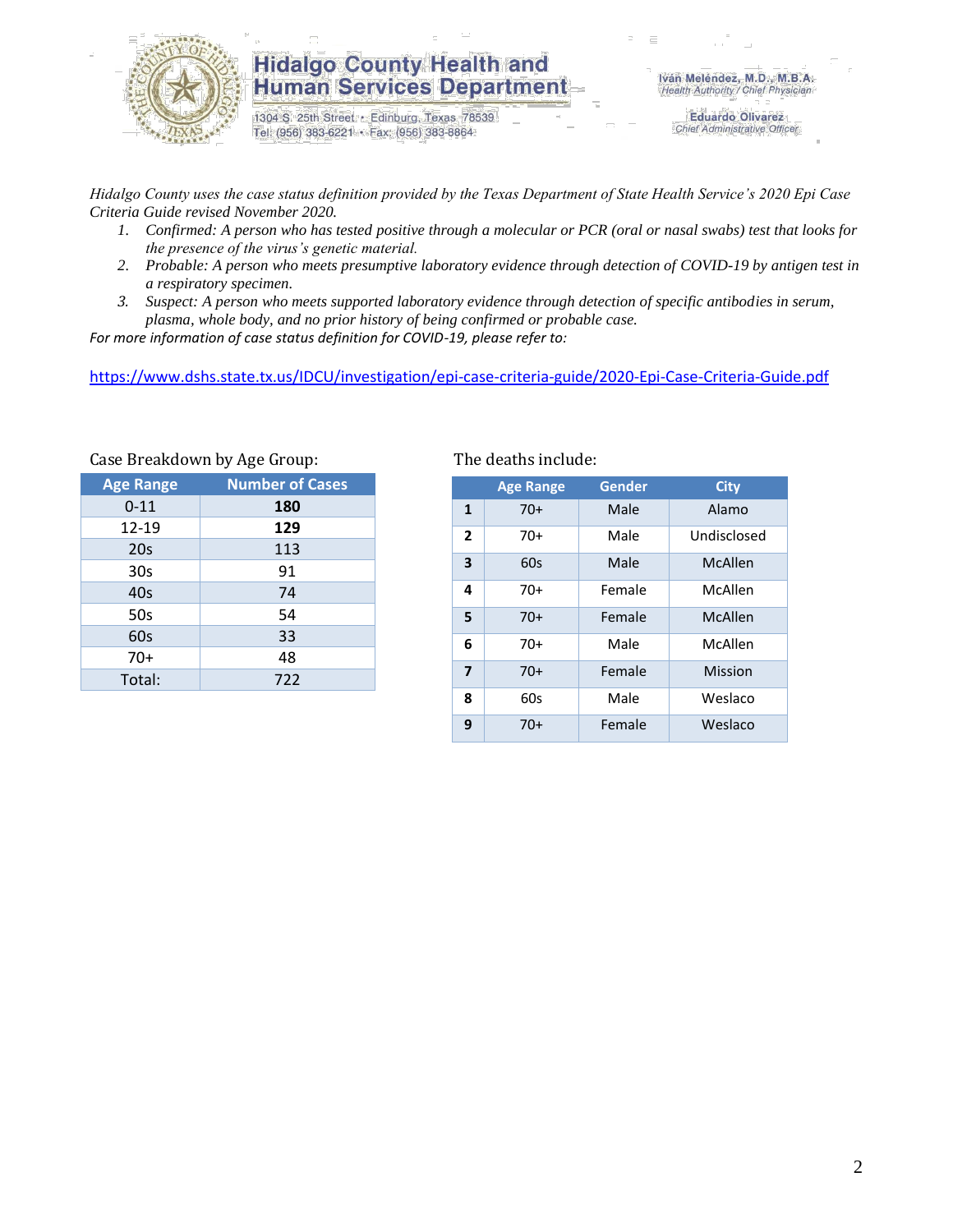

1304 S. 25th Street • Edinburg, Texas 78539<br>Tel: (956) 383-6221 • Fax: (956) 383-8864

Eduardo Olivarez<br>Chief Administrative Officer

#### Friday, February 4, 2022 positive cases include:

|                         | <b>Age Range</b> | Gender                                                                                                     | <b>City</b> |     | <b>Age Range</b> | Gender                                                                                                     | <b>City</b> |
|-------------------------|------------------|------------------------------------------------------------------------------------------------------------|-------------|-----|------------------|------------------------------------------------------------------------------------------------------------|-------------|
| 1                       | $0 - 19$         | M                                                                                                          | Alamo       | 362 | $0 - 19$         | M                                                                                                          | Mission     |
| $\mathbf{2}$            | $0 - 19$         | M                                                                                                          | Alamo       | 363 | $0 - 19$         | F                                                                                                          | Mission     |
| 3                       | $0 - 19$         | F                                                                                                          | Alamo       | 364 | $0 - 19$         | F                                                                                                          | Mission     |
| 4                       | $0 - 19$         | м                                                                                                          | Alamo       | 365 | $0 - 19$         | м                                                                                                          | Mission     |
| 5                       | $0 - 19$         | F                                                                                                          | Alamo       | 366 | $0 - 19$         | M                                                                                                          | Mission     |
| 6                       | $0 - 19$         | M                                                                                                          | Alamo       | 367 | $0 - 19$         | M                                                                                                          | Mission     |
| $\overline{\mathbf{z}}$ | $0 - 19$         | $\mathsf F$                                                                                                | Alamo       | 368 | $0 - 19$         | M                                                                                                          | Mission     |
| 8                       | 20s              | F                                                                                                          | Alamo       | 369 | $0 - 19$         | F                                                                                                          | Mission     |
| 9                       | 20s              | $\mathsf F$                                                                                                | Alamo       | 370 | $0 - 19$         | F                                                                                                          | Mission     |
| 10                      | 30s              | F                                                                                                          | Alamo       | 371 | $0 - 19$         | M                                                                                                          | Mission     |
| 11                      | 30 <sub>s</sub>  | F                                                                                                          | Alamo       | 372 | $0 - 19$         | M                                                                                                          | Mission     |
| 12                      | 30 <sub>s</sub>  | M                                                                                                          | Alamo       | 373 | $0 - 19$         | F                                                                                                          | Mission     |
| 13                      | 40s              | M                                                                                                          | Alamo       | 374 | $0 - 19$         | M                                                                                                          | Mission     |
| 14                      | 40s              | F                                                                                                          | Alamo       | 375 | $0 - 19$         | F                                                                                                          | Mission     |
| 15                      | 40s              | M                                                                                                          | Alamo       | 376 | $0 - 19$         | F                                                                                                          | Mission     |
| 16                      | 40s              | F                                                                                                          | Alamo       | 377 | $0 - 19$         | F                                                                                                          | Mission     |
| 17                      | 50s              | M                                                                                                          | Alamo       | 378 | $0 - 19$         | F                                                                                                          | Mission     |
| 18                      | 60s              | м                                                                                                          | Alamo       | 379 | $0 - 19$         | M                                                                                                          | Mission     |
| 19                      | $70+$            | M                                                                                                          | Alamo       | 380 | $0 - 19$         | M                                                                                                          | Mission     |
| 20                      | $70+$            | M                                                                                                          | Alamo       | 381 | $0 - 19$         | F                                                                                                          | Mission     |
| 21                      | $70+$            | $\mathsf{M}% _{T}=\mathsf{M}_{T}\!\left( a,b\right) ,\ \mathsf{M}_{T}=\mathsf{M}_{T}\!\left( a,b\right) ,$ | Alamo       | 382 | $0 - 19$         | $\mathsf{M}% _{T}=\mathsf{M}_{T}\!\left( a,b\right) ,\ \mathsf{M}_{T}=\mathsf{M}_{T}\!\left( a,b\right) ,$ | Mission     |
| 22                      | $0 - 19$         | F                                                                                                          | Alton       | 383 | $0 - 19$         | M                                                                                                          | Mission     |
| 23                      | $0 - 19$         | F                                                                                                          | Alton       | 384 | $0 - 19$         | F                                                                                                          | Mission     |
| 24                      | $0 - 19$         | M                                                                                                          | Alton       | 385 | $0 - 19$         | M                                                                                                          | Mission     |
| 25                      | $0 - 19$         | F                                                                                                          | Alton       | 386 | $0 - 19$         | F                                                                                                          | Mission     |
| 26                      | $0 - 19$         | M                                                                                                          | Alton       | 387 | $0 - 19$         | F                                                                                                          | Mission     |
| 27                      | $0 - 19$         | M                                                                                                          | Alton       | 388 | $0 - 19$         | M                                                                                                          | Mission     |
| 28                      | $0 - 19$         | F.                                                                                                         | Alton       | 389 | $0 - 19$         | м                                                                                                          | Mission     |
| 29                      | $0 - 19$         | M                                                                                                          | Alton       | 390 | $0 - 19$         | F                                                                                                          | Mission     |
| 30                      | $0 - 19$         | F                                                                                                          | Alton       | 391 | $0 - 19$         | F                                                                                                          | Mission     |
| 31                      | $0 - 19$         | M                                                                                                          | Alton       | 392 | $0 - 19$         | M                                                                                                          | Mission     |
| 32                      | $0 - 19$         | М                                                                                                          | Alton       | 393 | $0 - 19$         | F                                                                                                          | Mission     |
| 33                      | $0 - 19$         | M                                                                                                          | Alton       | 394 | $0 - 19$         | $\mathsf{M}% _{T}=\mathsf{M}_{T}\!\left( a,b\right) ,\ \mathsf{M}_{T}=\mathsf{M}_{T}\!\left( a,b\right) ,$ | Mission     |
| 34                      | 30 <sub>s</sub>  | M                                                                                                          | Alton       | 395 | $0 - 19$         | F                                                                                                          | Mission     |
| 35                      | 50s              | M                                                                                                          | Alton       | 396 | $0 - 19$         | F                                                                                                          | Mission     |
| 36                      | $0 - 19$         | F                                                                                                          | Donna       | 397 | $0 - 19$         | M                                                                                                          | Mission     |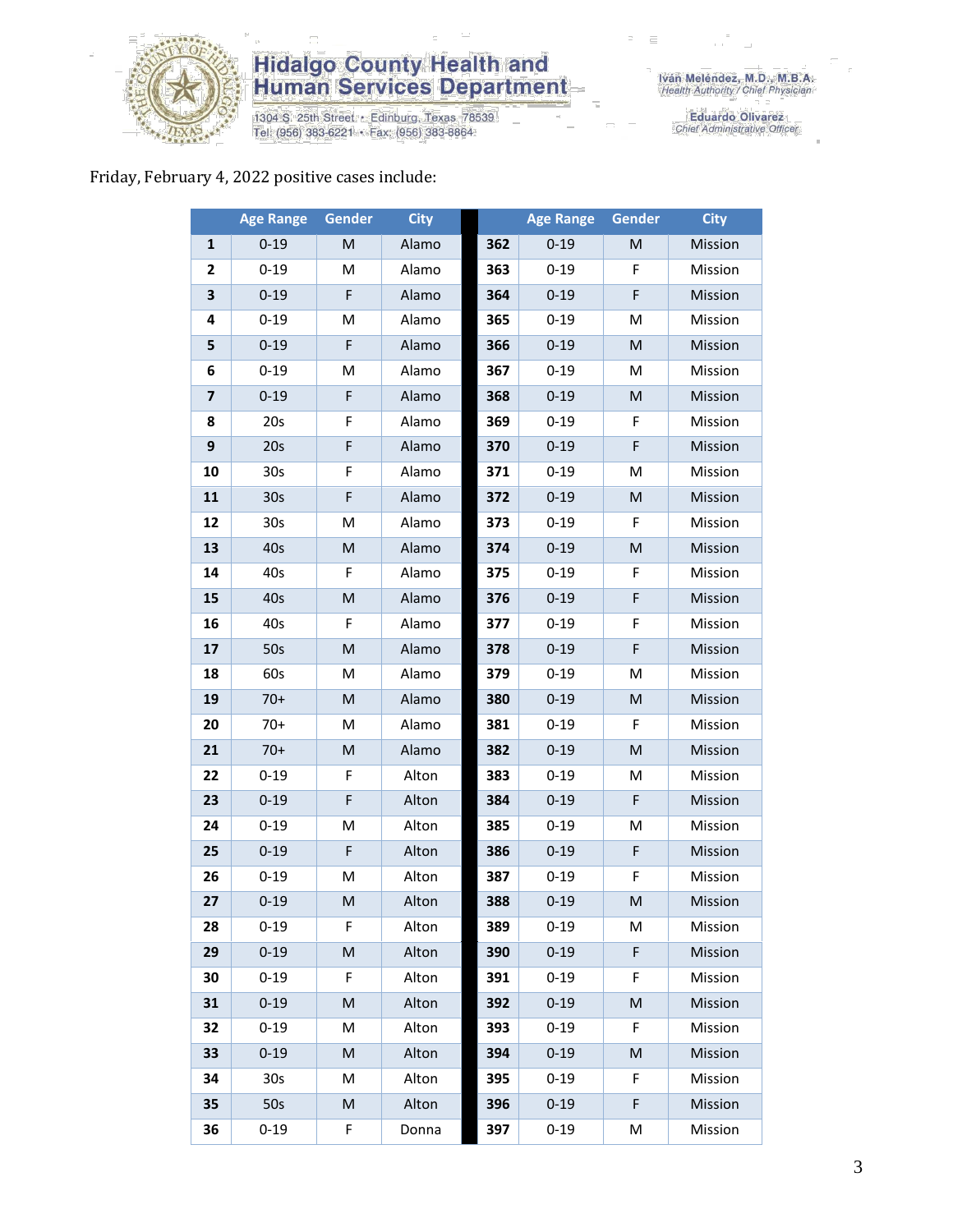

1304 S. 25th Street • Edinburg, Texas 78539<br>Tel: (956) 383-6221 • Fax: (956) 383-8864

| 37 | $0 - 19$        | $\mathsf{M}% _{T}=\mathsf{M}_{T}\!\left( a,b\right) ,\ \mathsf{M}_{T}=\mathsf{M}_{T}\!\left( a,b\right) ,$ | Donna    | 398 | $0 - 19$ | M | Mission |
|----|-----------------|------------------------------------------------------------------------------------------------------------|----------|-----|----------|---|---------|
| 38 | $0 - 19$        | M                                                                                                          | Donna    | 399 | $0 - 19$ | M | Mission |
| 39 | $0 - 19$        | M                                                                                                          | Donna    | 400 | $0 - 19$ | F | Mission |
| 40 | $0 - 19$        | F                                                                                                          | Donna    | 401 | $0 - 19$ | M | Mission |
| 41 | $0 - 19$        | F                                                                                                          | Donna    | 402 | $0 - 19$ | M | Mission |
| 42 | $0 - 19$        | M                                                                                                          | Donna    | 403 | $0 - 19$ | F | Mission |
| 43 | $0 - 19$        | F                                                                                                          | Donna    | 404 | $0 - 19$ | F | Mission |
| 44 | $0 - 19$        | F                                                                                                          | Donna    | 405 | $0 - 19$ | F | Mission |
| 45 | $0 - 19$        | M                                                                                                          | Donna    | 406 | $0 - 19$ | M | Mission |
| 46 | $0 - 19$        | F                                                                                                          | Donna    | 407 | $0 - 19$ | F | Mission |
| 47 | $0 - 19$        | F                                                                                                          | Donna    | 408 | $0 - 19$ | M | Mission |
| 48 | $0 - 19$        | F                                                                                                          | Donna    | 409 | $0 - 19$ | F | Mission |
| 49 | $0 - 19$        | F                                                                                                          | Donna    | 410 | $0 - 19$ | M | Mission |
| 50 | $0 - 19$        | F                                                                                                          | Donna    | 411 | $0 - 19$ | F | Mission |
| 51 | $0 - 19$        | F                                                                                                          | Donna    | 412 | $0 - 19$ | M | Mission |
| 52 | $0 - 19$        | M                                                                                                          | Donna    | 413 | $0 - 19$ | M | Mission |
| 53 | $0 - 19$        | M                                                                                                          | Donna    | 414 | $0 - 19$ | F | Mission |
| 54 | $0 - 19$        | M                                                                                                          | Donna    | 415 | $0 - 19$ | F | Mission |
| 55 | 20s             | F                                                                                                          | Donna    | 416 | $0 - 19$ | F | Mission |
| 56 | 20s             | M                                                                                                          | Donna    | 417 | $0 - 19$ | F | Mission |
| 57 | 30 <sub>s</sub> | F                                                                                                          | Donna    | 418 | $0 - 19$ | M | Mission |
| 58 | 30 <sub>s</sub> | M                                                                                                          | Donna    | 419 | $0 - 19$ | M | Mission |
| 59 | 30 <sub>s</sub> | F                                                                                                          | Donna    | 420 | $0 - 19$ | F | Mission |
| 60 | 40s             | F                                                                                                          | Donna    | 421 | $0 - 19$ | F | Mission |
| 61 | 40s             | F                                                                                                          | Donna    | 422 | $0 - 19$ | M | Mission |
| 62 | 40s             | F                                                                                                          | Donna    | 423 | $0 - 19$ | M | Mission |
| 63 | 40s             | M                                                                                                          | Donna    | 424 | $0 - 19$ | M | Mission |
| 64 | 40s             | M                                                                                                          | Donna    | 425 | $0 - 19$ | м | Mission |
| 65 | 50s             | F                                                                                                          | Donna    | 426 | $0 - 19$ | M | Mission |
| 66 | $70+$           | F                                                                                                          | Donna    | 427 | $0 - 19$ | M | Mission |
| 67 | $70+$           | F                                                                                                          | Donna    | 428 | $0 - 19$ | F | Mission |
| 68 | $0 - 19$        | M                                                                                                          | Edinburg | 429 | $0 - 19$ | M | Mission |
| 69 | $0 - 19$        | M                                                                                                          | Edinburg | 430 | $0 - 19$ | M | Mission |
| 70 | $0 - 19$        | F                                                                                                          | Edinburg | 431 | $0 - 19$ | M | Mission |
| 71 | $0 - 19$        | F                                                                                                          | Edinburg | 432 | $0 - 19$ | F | Mission |
| 72 | $0 - 19$        | M                                                                                                          | Edinburg | 433 | $0 - 19$ | F | Mission |
| 73 | $0 - 19$        | F                                                                                                          | Edinburg | 434 | $0 - 19$ | M | Mission |
| 74 | $0 - 19$        | M                                                                                                          | Edinburg | 435 | $0 - 19$ | M | Mission |
| 75 | $0 - 19$        | M                                                                                                          | Edinburg | 436 | $0 - 19$ | M | Mission |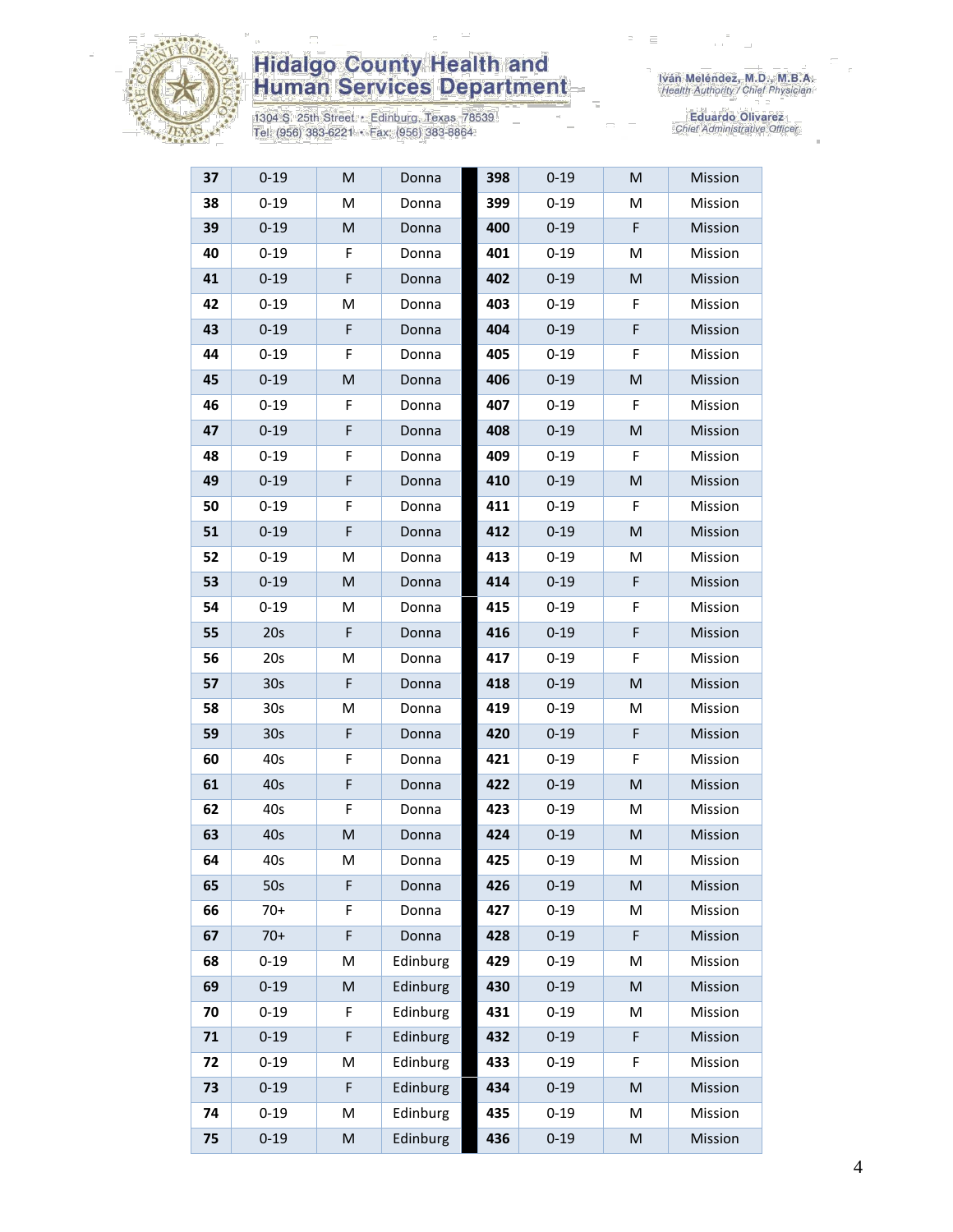

1304 S. 25th Street • Edinburg, Texas 78539<br>Tel: (956) 383-6221 • Fax: (956) 383-8864

| 76  | $0 - 19$ | F                                                                                                          | Edinburg | 437 | $0 - 19$ | F                                                                                                          | Mission |
|-----|----------|------------------------------------------------------------------------------------------------------------|----------|-----|----------|------------------------------------------------------------------------------------------------------------|---------|
| 77  | $0 - 19$ | $\mathsf{M}% _{T}=\mathsf{M}_{T}\!\left( a,b\right) ,\ \mathsf{M}_{T}=\mathsf{M}_{T}\!\left( a,b\right) ,$ | Edinburg | 438 | $0 - 19$ | $\mathsf{M}% _{T}=\mathsf{M}_{T}\!\left( a,b\right) ,\ \mathsf{M}_{T}=\mathsf{M}_{T}\!\left( a,b\right) ,$ | Mission |
| 78  | $0 - 19$ | F                                                                                                          | Edinburg | 439 | $0 - 19$ | F                                                                                                          | Mission |
| 79  | $0 - 19$ | F                                                                                                          | Edinburg | 440 | $0 - 19$ | F                                                                                                          | Mission |
| 80  | $0 - 19$ | F                                                                                                          | Edinburg | 441 | $0 - 19$ | M                                                                                                          | Mission |
| 81  | $0 - 19$ | F                                                                                                          | Edinburg | 442 | $0 - 19$ | M                                                                                                          | Mission |
| 82  | $0 - 19$ | M                                                                                                          | Edinburg | 443 | $0 - 19$ | M                                                                                                          | Mission |
| 83  | $0 - 19$ | F                                                                                                          | Edinburg | 444 | $0 - 19$ | F                                                                                                          | Mission |
| 84  | $0 - 19$ | M                                                                                                          | Edinburg | 445 | $0 - 19$ | M                                                                                                          | Mission |
| 85  | $0 - 19$ | M                                                                                                          | Edinburg | 446 | $0 - 19$ | M                                                                                                          | Mission |
| 86  | $0 - 19$ | F                                                                                                          | Edinburg | 447 | $0 - 19$ | F                                                                                                          | Mission |
| 87  | $0 - 19$ | F                                                                                                          | Edinburg | 448 | $0 - 19$ | F                                                                                                          | Mission |
| 88  | $0 - 19$ | F                                                                                                          | Edinburg | 449 | $0 - 19$ | M                                                                                                          | Mission |
| 89  | $0 - 19$ | $\mathsf{M}% _{T}=\mathsf{M}_{T}\!\left( a,b\right) ,\ \mathsf{M}_{T}=\mathsf{M}_{T}\!\left( a,b\right) ,$ | Edinburg | 450 | 20s      | M                                                                                                          | Mission |
| 90  | $0 - 19$ | F                                                                                                          | Edinburg | 451 | 20s      | F                                                                                                          | Mission |
| 91  | $0 - 19$ | M                                                                                                          | Edinburg | 452 | 20s      | $\mathsf{M}% _{T}=\mathsf{M}_{T}\!\left( a,b\right) ,\ \mathsf{M}_{T}=\mathsf{M}_{T}\!\left( a,b\right) ,$ | Mission |
| 92  | $0 - 19$ | M                                                                                                          | Edinburg | 453 | 20s      | F                                                                                                          | Mission |
| 93  | $0 - 19$ | F                                                                                                          | Edinburg | 454 | 20s      | F                                                                                                          | Mission |
| 94  | $0 - 19$ | F                                                                                                          | Edinburg | 455 | 20s      | F                                                                                                          | Mission |
| 95  | $0 - 19$ | M                                                                                                          | Edinburg | 456 | 20s      | F                                                                                                          | Mission |
| 96  | $0 - 19$ | F                                                                                                          | Edinburg | 457 | 20s      | M                                                                                                          | Mission |
| 97  | $0 - 19$ | M                                                                                                          | Edinburg | 458 | 20s      | M                                                                                                          | Mission |
| 98  | $0 - 19$ | F                                                                                                          | Edinburg | 459 | 20s      | M                                                                                                          | Mission |
| 99  | $0 - 19$ | M                                                                                                          | Edinburg | 460 | 20s      | F                                                                                                          | Mission |
| 100 | $0 - 19$ | M                                                                                                          | Edinburg | 461 | 20s      | F                                                                                                          | Mission |
| 101 | $0 - 19$ | F                                                                                                          | Edinburg | 462 | 20s      | F                                                                                                          | Mission |
| 102 | $0 - 19$ | M                                                                                                          | Edinburg | 463 | 20s      | M                                                                                                          | Mission |
| 103 | $0 - 19$ | F                                                                                                          | Edinburg | 464 | 20s      | F                                                                                                          | Mission |
| 104 | $0 - 19$ | M                                                                                                          | Edinburg | 465 | 20s      | F                                                                                                          | Mission |
| 105 | $0 - 19$ | ${\sf M}$                                                                                                  | Edinburg | 466 | 20s      | F                                                                                                          | Mission |
| 106 | $0 - 19$ | M                                                                                                          | Edinburg | 467 | 20s      | M                                                                                                          | Mission |
| 107 | $0 - 19$ | F                                                                                                          | Edinburg | 468 | 20s      | F                                                                                                          | Mission |
| 108 | $0 - 19$ | F                                                                                                          | Edinburg | 469 | 20s      | F                                                                                                          | Mission |
| 109 | $0 - 19$ | M                                                                                                          | Edinburg | 470 | 20s      | M                                                                                                          | Mission |
| 110 | $0 - 19$ | F                                                                                                          | Edinburg | 471 | 20s      | F                                                                                                          | Mission |
| 111 | $0 - 19$ | M                                                                                                          | Edinburg | 472 | 20s      | F                                                                                                          | Mission |
| 112 | $0 - 19$ | M                                                                                                          | Edinburg | 473 | 20s      | M                                                                                                          | Mission |
| 113 | $0 - 19$ | M                                                                                                          | Edinburg | 474 | 20s      | M                                                                                                          | Mission |
| 114 | $0 - 19$ | F                                                                                                          | Edinburg | 475 | 20s      | F                                                                                                          | Mission |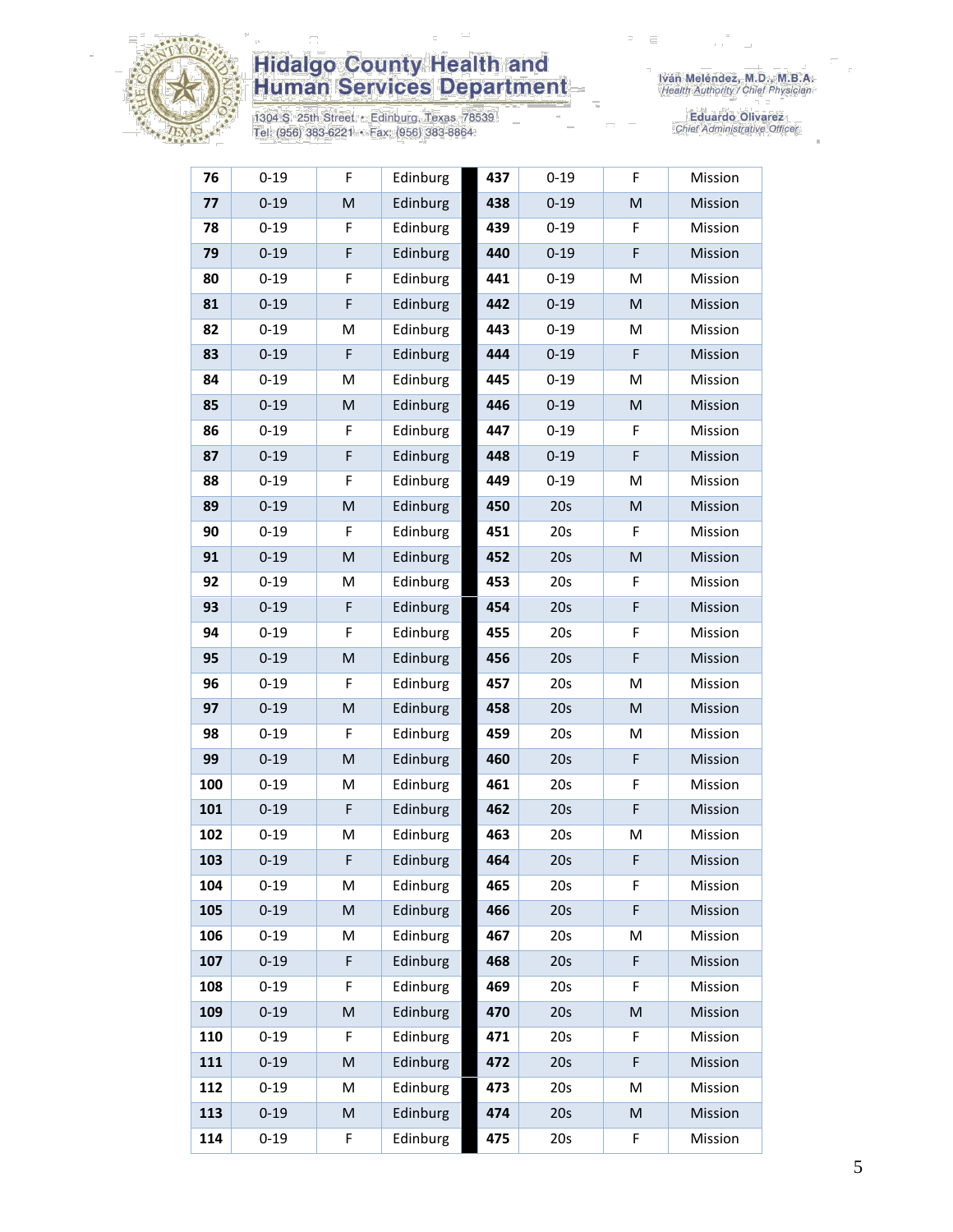

1304 S. 25th Street • Edinburg, Texas 78539<br>Tel: (956) 383-6221 • Fax: (956) 383-8864

| 115 | $0 - 19$ | F                                                                                                          | Edinburg | 476 | 20s             | M                                                                                                          | Mission |
|-----|----------|------------------------------------------------------------------------------------------------------------|----------|-----|-----------------|------------------------------------------------------------------------------------------------------------|---------|
| 116 | $0 - 19$ | F                                                                                                          | Edinburg | 477 | 20s             | M                                                                                                          | Mission |
| 117 | $0 - 19$ | $\mathsf{M}% _{T}=\mathsf{M}_{T}\!\left( a,b\right) ,\ \mathsf{M}_{T}=\mathsf{M}_{T}\!\left( a,b\right) ,$ | Edinburg | 478 | 20s             | M                                                                                                          | Mission |
| 118 | $0 - 19$ | M                                                                                                          | Edinburg | 479 | 20s             | M                                                                                                          | Mission |
| 119 | $0 - 19$ | M                                                                                                          | Edinburg | 480 | 20s             | $\mathsf{M}% _{T}=\mathsf{M}_{T}\!\left( a,b\right) ,\ \mathsf{M}_{T}=\mathsf{M}_{T}\!\left( a,b\right) ,$ | Mission |
| 120 | $0 - 19$ | F                                                                                                          | Edinburg | 481 | 20s             | F                                                                                                          | Mission |
| 121 | $0 - 19$ | $\mathsf{M}% _{T}=\mathsf{M}_{T}\!\left( a,b\right) ,\ \mathsf{M}_{T}=\mathsf{M}_{T}\!\left( a,b\right) ,$ | Edinburg | 482 | 30 <sub>s</sub> | F                                                                                                          | Mission |
| 122 | $0 - 19$ | M                                                                                                          | Edinburg | 483 | 30 <sub>s</sub> | M                                                                                                          | Mission |
| 123 | $0 - 19$ | F                                                                                                          | Edinburg | 484 | 30 <sub>s</sub> | F                                                                                                          | Mission |
| 124 | $0 - 19$ | F                                                                                                          | Edinburg | 485 | 30 <sub>s</sub> | F                                                                                                          | Mission |
| 125 | $0 - 19$ | F                                                                                                          | Edinburg | 486 | 30 <sub>s</sub> | M                                                                                                          | Mission |
| 126 | $0 - 19$ | M                                                                                                          | Edinburg | 487 | 30 <sub>s</sub> | F                                                                                                          | Mission |
| 127 | $0 - 19$ | ${\sf M}$                                                                                                  | Edinburg | 488 | 30 <sub>s</sub> | F                                                                                                          | Mission |
| 128 | $0 - 19$ | M                                                                                                          | Edinburg | 489 | 30 <sub>s</sub> | F                                                                                                          | Mission |
| 129 | $0 - 19$ | F                                                                                                          | Edinburg | 490 | 30 <sub>s</sub> | M                                                                                                          | Mission |
| 130 | $0 - 19$ | F                                                                                                          | Edinburg | 491 | 30 <sub>s</sub> | F                                                                                                          | Mission |
| 131 | $0 - 19$ | F                                                                                                          | Edinburg | 492 | 30 <sub>s</sub> | F                                                                                                          | Mission |
| 132 | $0 - 19$ | F                                                                                                          | Edinburg | 493 | 30s             | F                                                                                                          | Mission |
| 133 | $0 - 19$ | ${\sf M}$                                                                                                  | Edinburg | 494 | 30 <sub>s</sub> | ${\sf M}$                                                                                                  | Mission |
| 134 | $0 - 19$ | M                                                                                                          | Edinburg | 495 | 30 <sub>s</sub> | F                                                                                                          | Mission |
| 135 | $0 - 19$ | F                                                                                                          | Edinburg | 496 | 30 <sub>s</sub> | F                                                                                                          | Mission |
| 136 | $0 - 19$ | M                                                                                                          | Edinburg | 497 | 30s             | M                                                                                                          | Mission |
| 137 | $0 - 19$ | M                                                                                                          | Edinburg | 498 | 30 <sub>s</sub> | F                                                                                                          | Mission |
| 138 | $0 - 19$ | F                                                                                                          | Edinburg | 499 | 30 <sub>s</sub> | M                                                                                                          | Mission |
| 139 | $0 - 19$ | F                                                                                                          | Edinburg | 500 | 30 <sub>s</sub> | M                                                                                                          | Mission |
| 140 | $0 - 19$ | F                                                                                                          | Edinburg | 501 | 30s             | F                                                                                                          | Mission |
| 141 | $0 - 19$ | F                                                                                                          | Edinburg | 502 | 30 <sub>s</sub> | F                                                                                                          | Mission |
| 142 | $0 - 19$ | F                                                                                                          | Edinburg | 503 | 30s             | F                                                                                                          | Mission |
| 143 | $0 - 19$ | M                                                                                                          | Edinburg | 504 | 30 <sub>s</sub> | M                                                                                                          | Mission |
| 144 | $0 - 19$ | M                                                                                                          | Edinburg | 505 | 30s             | F                                                                                                          | Mission |
| 145 | $0 - 19$ | F                                                                                                          | Edinburg | 506 | 40s             | F                                                                                                          | Mission |
| 146 | $0 - 19$ | F                                                                                                          | Edinburg | 507 | 40s             | M                                                                                                          | Mission |
| 147 | $0 - 19$ | ${\sf M}$                                                                                                  | Edinburg | 508 | 40s             | F                                                                                                          | Mission |
| 148 | $0 - 19$ | M                                                                                                          | Edinburg | 509 | 40s             | F                                                                                                          | Mission |
| 149 | $0 - 19$ | F                                                                                                          | Edinburg | 510 | 40s             | F                                                                                                          | Mission |
| 150 | $0 - 19$ | F                                                                                                          | Edinburg | 511 | 40s             | M                                                                                                          | Mission |
| 151 | 20s      | M                                                                                                          | Edinburg | 512 | 40s             | M                                                                                                          | Mission |
| 152 | 20s      | M                                                                                                          | Edinburg | 513 | 40s             | F                                                                                                          | Mission |
| 153 | 20s      | F                                                                                                          | Edinburg | 514 | 40s             | F                                                                                                          | Mission |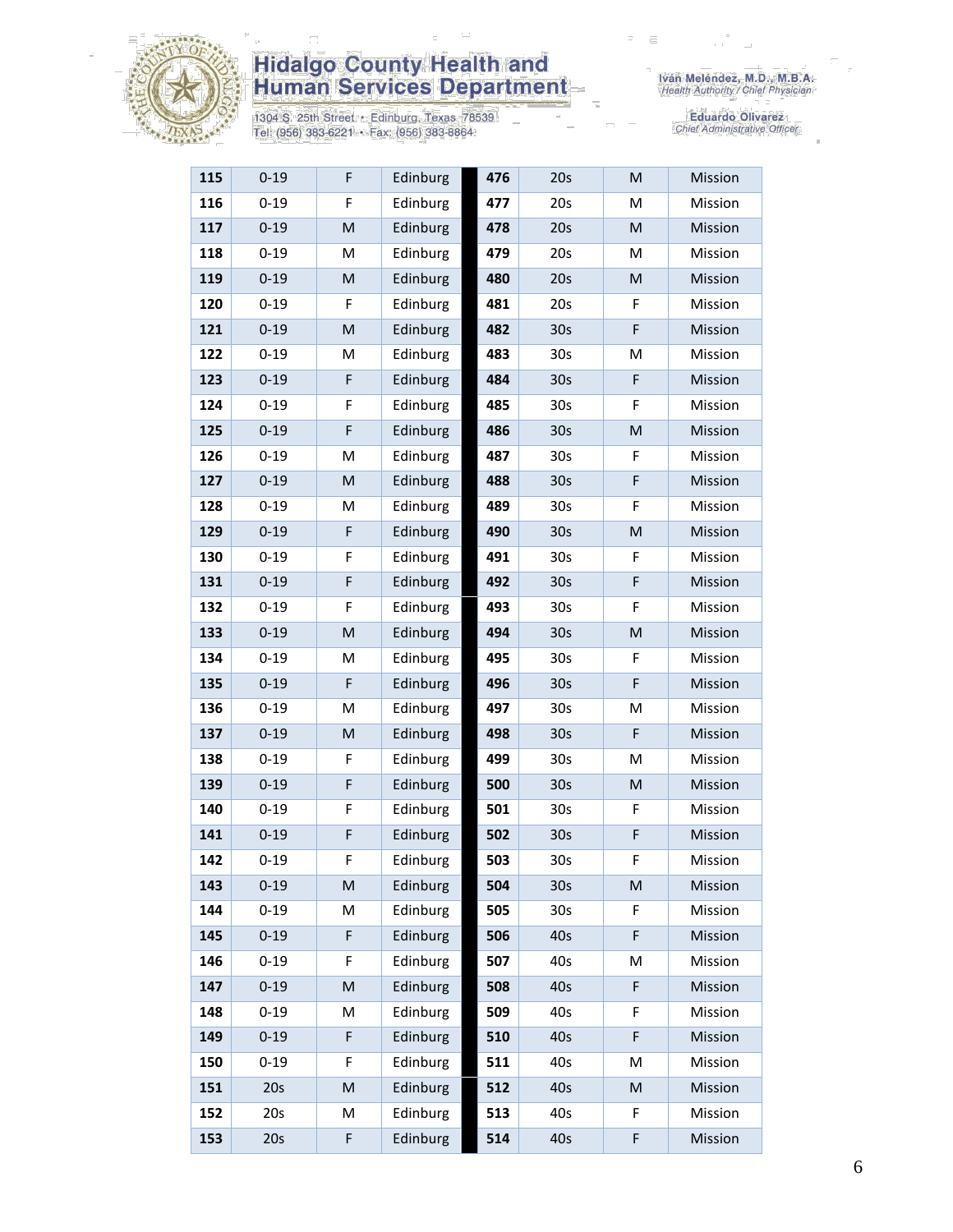

1304 S. 25th Street • Edinburg, Texas 78539<br>Tel: (956) 383-6221 • Fax: (956) 383-8864

| 154 | 20s             | F         | Edinburg | 515 | 40s      | M | Mission |
|-----|-----------------|-----------|----------|-----|----------|---|---------|
| 155 | 20s             | F         | Edinburg | 516 | 40s      | M | Mission |
| 156 | 20s             | F         | Edinburg | 517 | 40s      | F | Mission |
| 157 | 20s             | F         | Edinburg | 518 | 40s      | F | Mission |
| 158 | 20s             | M         | Edinburg | 519 | 50s      | F | Mission |
| 159 | 20s             | F         | Edinburg | 520 | 50s      | F | Mission |
| 160 | 20s             | M         | Edinburg | 521 | 50s      | M | Mission |
| 161 | 20s             | F         | Edinburg | 522 | 50s      | M | Mission |
| 162 | 20s             | F         | Edinburg | 523 | 50s      | F | Mission |
| 163 | 20s             | F         | Edinburg | 524 | 50s      | F | Mission |
| 164 | 20s             | M         | Edinburg | 525 | 50s      | F | Mission |
| 165 | 20s             | ${\sf M}$ | Edinburg | 526 | 50s      | M | Mission |
| 166 | 20s             | F         | Edinburg | 527 | 50s      | M | Mission |
| 167 | 20s             | F         | Edinburg | 528 | 50s      | F | Mission |
| 168 | 20s             | F         | Edinburg | 529 | 50s      | M | Mission |
| 169 | 20s             | F         | Edinburg | 530 | 50s      | M | Mission |
| 170 | 20s             | M         | Edinburg | 531 | 60s      | M | Mission |
| 171 | 20s             | F         | Edinburg | 532 | 60s      | F | Mission |
| 172 | 30 <sub>s</sub> | F         | Edinburg | 533 | 60s      | M | Mission |
| 173 | 30 <sub>s</sub> | M         | Edinburg | 534 | 60s      | F | Mission |
| 174 | 30 <sub>s</sub> | F         | Edinburg | 535 | 60s      | M | Mission |
| 175 | 30 <sub>s</sub> | M         | Edinburg | 536 | 60s      | F | Mission |
| 176 | 30 <sub>s</sub> | F         | Edinburg | 537 | 60s      | F | Mission |
| 177 | 30 <sub>s</sub> | F         | Edinburg | 538 | $70+$    | M | Mission |
| 178 | 30s             | M         | Edinburg | 539 | $70+$    | F | Mission |
| 179 | 30 <sub>s</sub> | F         | Edinburg | 540 | $70+$    | M | Mission |
| 180 | 30s             | F         | Edinburg | 541 | $70+$    | F | Mission |
| 181 | 30 <sub>s</sub> | M         | Edinburg | 542 | $70+$    | M | Mission |
| 182 | 30 <sub>s</sub> | M         | Edinburg | 543 | $70+$    | F | Mission |
| 183 | 30 <sub>s</sub> | ${\sf M}$ | Edinburg | 544 | $70+$    | M | Mission |
| 184 | 30 <sub>s</sub> | F         | Edinburg | 545 | $70+$    | M | Mission |
| 185 | 30 <sub>s</sub> | F         | Edinburg | 546 | $70+$    | F | Mission |
| 186 | 30 <sub>s</sub> | F         | Edinburg | 547 | $70+$    | М | Mission |
| 187 | 30 <sub>s</sub> | M         | Edinburg | 548 | $70+$    | F | Mission |
| 188 | 30 <sub>s</sub> | F         | Edinburg | 549 | $0 - 19$ | F | Pharr   |
| 189 | 30 <sub>s</sub> | F         | Edinburg | 550 | $0 - 19$ | F | Pharr   |
| 190 | 30 <sub>s</sub> | F         | Edinburg | 551 | $0 - 19$ | M | Pharr   |
| 191 | 30 <sub>s</sub> | F         | Edinburg | 552 | $0 - 19$ | M | Pharr   |
| 192 | 30 <sub>s</sub> | M         | Edinburg | 553 | $0 - 19$ | F | Pharr   |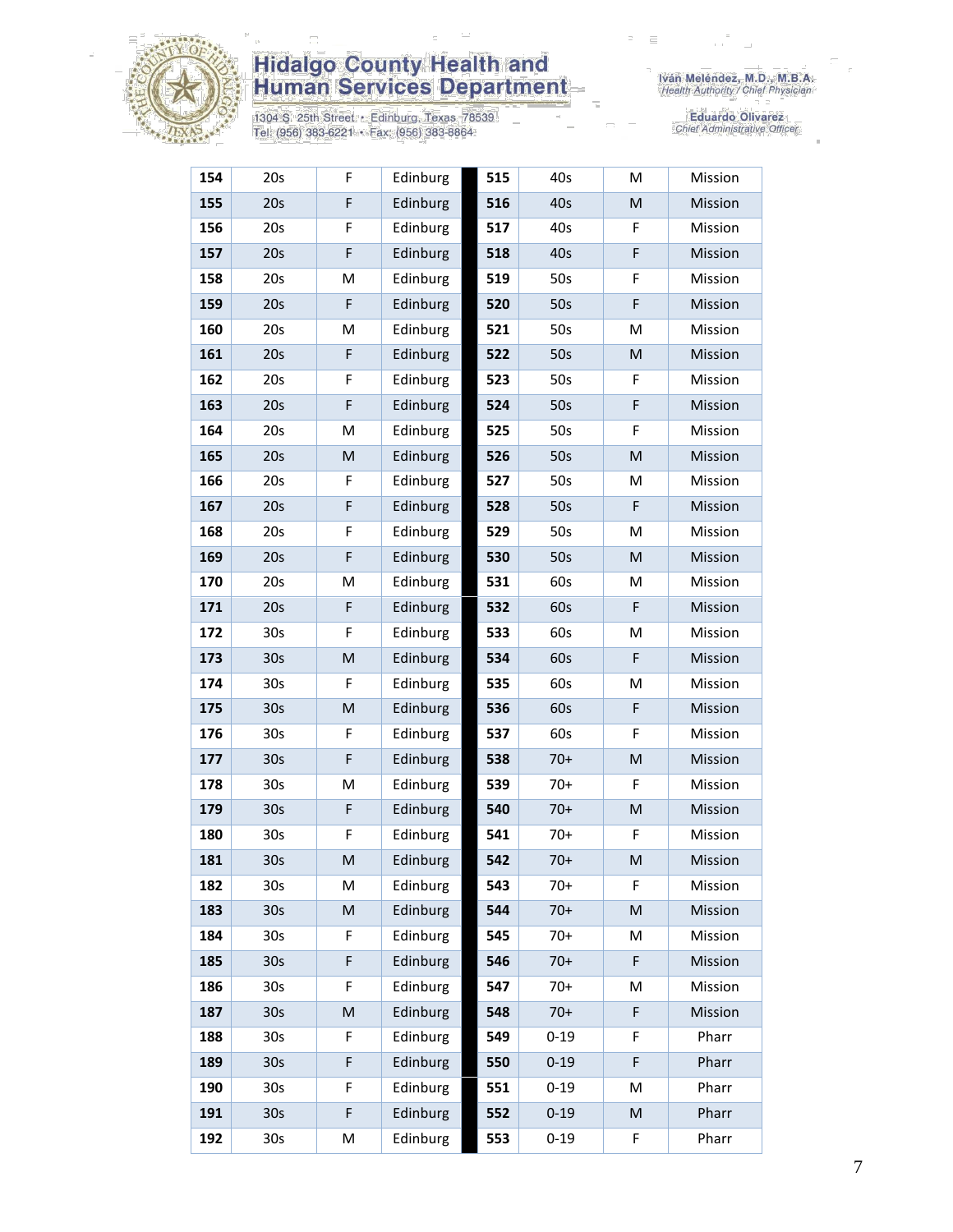

1304 S. 25th Street • Edinburg, Texas 78539<br>Tel: (956) 383-6221 • Fax: (956) 383-8864

| 193 | 30 <sub>s</sub> | M           | Edinburg | 554 | $0 - 19$        | M | Pharr |
|-----|-----------------|-------------|----------|-----|-----------------|---|-------|
| 194 | 30s             | F           | Edinburg | 555 | $0 - 19$        | F | Pharr |
| 195 | 40s             | F           | Edinburg | 556 | $0 - 19$        | F | Pharr |
| 196 | 40s             | F           | Edinburg | 557 | $0 - 19$        | M | Pharr |
| 197 | 40s             | M           | Edinburg | 558 | $0 - 19$        | M | Pharr |
| 198 | 40s             | F           | Edinburg | 559 | $0 - 19$        | M | Pharr |
| 199 | 40s             | F           | Edinburg | 560 | $0 - 19$        | M | Pharr |
| 200 | 40s             | F           | Edinburg | 561 | $0 - 19$        | M | Pharr |
| 201 | 40s             | F           | Edinburg | 562 | $0 - 19$        | M | Pharr |
| 202 | 40s             | F           | Edinburg | 563 | $0 - 19$        | M | Pharr |
| 203 | 40s             | F           | Edinburg | 564 | $0 - 19$        | M | Pharr |
| 204 | 40s             | M           | Edinburg | 565 | $0 - 19$        | M | Pharr |
| 205 | 40s             | M           | Edinburg | 566 | $0 - 19$        | M | Pharr |
| 206 | 40s             | F           | Edinburg | 567 | $0 - 19$        | F | Pharr |
| 207 | 40s             | F           | Edinburg | 568 | $0 - 19$        | F | Pharr |
| 208 | 40s             | F           | Edinburg | 569 | $0 - 19$        | F | Pharr |
| 209 | 40s             | F           | Edinburg | 570 | 20s             | F | Pharr |
| 210 | 40s             | M           | Edinburg | 571 | 20s             | F | Pharr |
| 211 | 40s             | $\mathsf F$ | Edinburg | 572 | 20s             | M | Pharr |
| 212 | 40s             | F           | Edinburg | 573 | 20s             | F | Pharr |
| 213 | 40s             | ${\sf M}$   | Edinburg | 574 | 20s             | M | Pharr |
| 214 | 40s             | M           | Edinburg | 575 | 20s             | F | Pharr |
| 215 | 40s             | M           | Edinburg | 576 | 20s             | M | Pharr |
| 216 | 40s             | M           | Edinburg | 577 | 20s             | M | Pharr |
| 217 | 40s             | F           | Edinburg | 578 | 20s             | M | Pharr |
| 218 | 40s             | F           | Edinburg | 579 | 30 <sub>s</sub> | F | Pharr |
| 219 | 40s             | F           | Edinburg | 580 | 30 <sub>s</sub> | M | Pharr |
| 220 | 50s             | M           | Edinburg | 581 | 30 <sub>s</sub> | F | Pharr |
| 221 | 50s             | F           | Edinburg | 582 | 30 <sub>s</sub> | F | Pharr |
| 222 | 50s             | F           | Edinburg | 583 | 30 <sub>s</sub> | M | Pharr |
| 223 | 50s             | F           | Edinburg | 584 | 30 <sub>s</sub> | F | Pharr |
| 224 | 50s             | M           | Edinburg | 585 | 40s             | F | Pharr |
| 225 | 50s             | M           | Edinburg | 586 | 50s             | F | Pharr |
| 226 | 50s             | M           | Edinburg | 587 | 50s             | M | Pharr |
| 227 | 50s             | F           | Edinburg | 588 | 60s             | F | Pharr |
| 228 | 50s             | F           | Edinburg | 589 | 60s             | M | Pharr |
| 229 | 60s             | F           | Edinburg | 590 | 60s             | F | Pharr |
| 230 | 60s             | M           | Edinburg | 591 | $70+$           | M | Pharr |
| 231 | 60s             | M           | Edinburg | 592 | $70+$           | M | Pharr |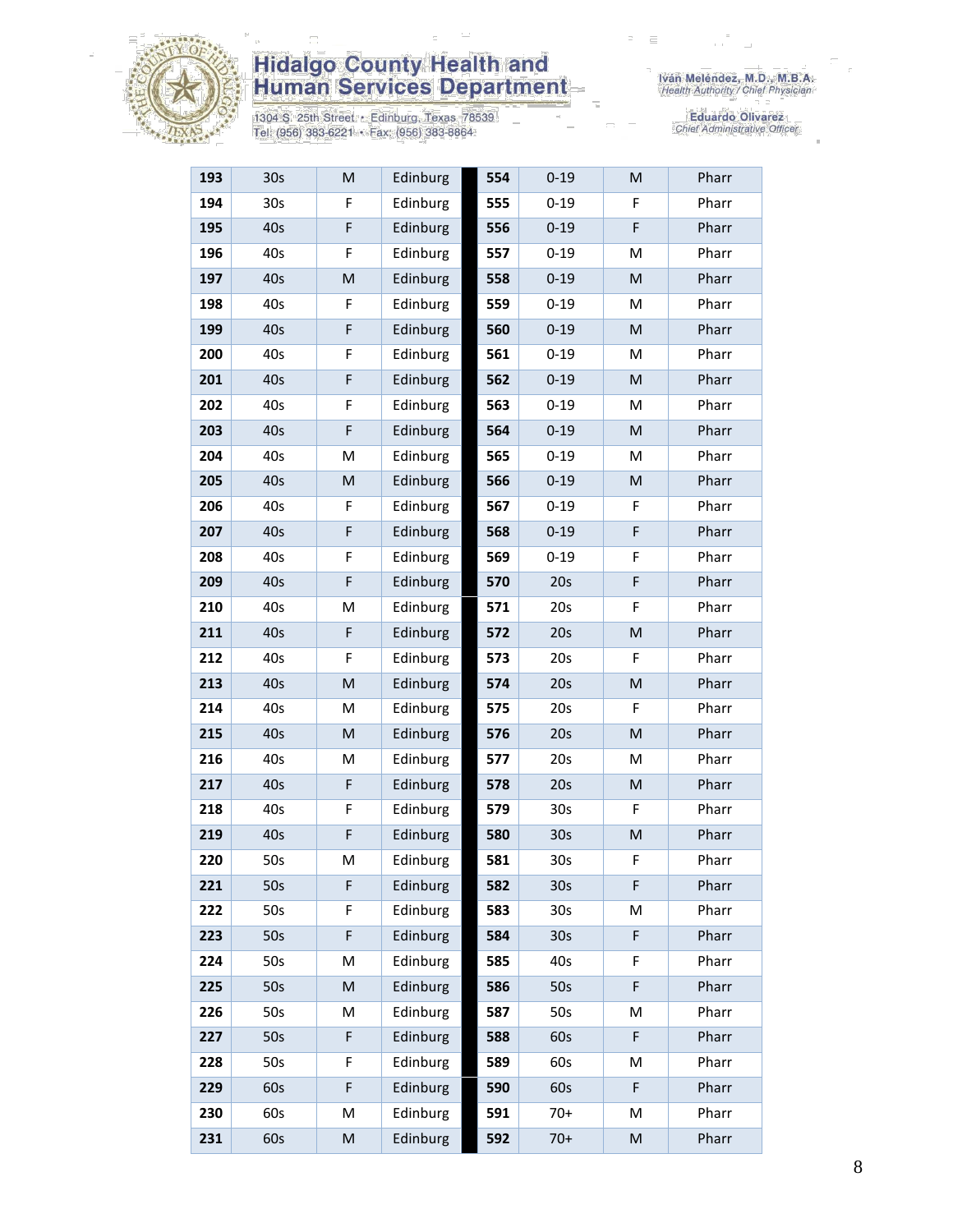

1304 S. 25th Street • Edinburg, Texas 78539<br>Tel: (956) 383-6221 • Fax: (956) 383-8864

| 232 | 60s      | F                                                                                                          | Edinburg | 593 | $70+$           | M | Pharr       |
|-----|----------|------------------------------------------------------------------------------------------------------------|----------|-----|-----------------|---|-------------|
| 233 | 60s      | F                                                                                                          | Edinburg | 594 | $70+$           | F | Pharr       |
| 234 | 60s      | M                                                                                                          | Edinburg | 595 | $70+$           | F | Pharr       |
| 235 | 60s      | M                                                                                                          | Edinburg | 596 | $0 - 19$        | M | San Juan    |
| 236 | $70+$    | F                                                                                                          | Edinburg | 597 | $0 - 19$        | M | San Juan    |
| 237 | $70+$    | M                                                                                                          | Edinburg | 598 | $0 - 19$        | U | San Juan    |
| 238 | $70+$    | М                                                                                                          | Edinburg | 599 | $0 - 19$        | F | San Juan    |
| 239 | $70+$    | F                                                                                                          | Edinburg | 600 | $0 - 19$        | F | San Juan    |
| 240 | $70+$    | F                                                                                                          | Edinburg | 601 | $0 - 19$        | M | San Juan    |
| 241 | $70+$    | F                                                                                                          | Edinburg | 602 | $0 - 19$        | M | San Juan    |
| 242 | $70+$    | F                                                                                                          | Edinburg | 603 | $0 - 19$        | M | San Juan    |
| 243 | $70+$    | M                                                                                                          | Edinburg | 604 | $0 - 19$        | M | San Juan    |
| 244 | $70+$    | F                                                                                                          | Edinburg | 605 | $0 - 19$        | м | San Juan    |
| 245 | $70+$    | $\mathsf F$                                                                                                | Edinburg | 606 | 20s             | F | San Juan    |
| 246 | 20s      | F                                                                                                          | Hidalgo  | 607 | 20s             | F | San Juan    |
| 247 | 20s      | $\mathsf{M}% _{T}=\mathsf{M}_{T}\!\left( a,b\right) ,\ \mathsf{M}_{T}=\mathsf{M}_{T}\!\left( a,b\right) ,$ | Hidalgo  | 608 | 20s             | F | San Juan    |
| 248 | $70+$    | M                                                                                                          | Hidalgo  | 609 | 20s             | M | San Juan    |
| 249 | $70+$    | F                                                                                                          | Hidalgo  | 610 | 20s             | M | San Juan    |
| 250 | $0 - 19$ | F                                                                                                          | McAllen  | 611 | 20s             | F | San Juan    |
| 251 | $0 - 19$ | $\mathsf F$                                                                                                | McAllen  | 612 | 20s             | F | San Juan    |
| 252 | $0 - 19$ | M                                                                                                          | McAllen  | 613 | 30 <sub>s</sub> | M | San Juan    |
| 253 | $0 - 19$ | F                                                                                                          | McAllen  | 614 | 30 <sub>s</sub> | M | San Juan    |
| 254 | $0 - 19$ | M                                                                                                          | McAllen  | 615 | 30 <sub>s</sub> | M | San Juan    |
| 255 | $0 - 19$ | M                                                                                                          | McAllen  | 616 | 30 <sub>s</sub> | M | San Juan    |
| 256 | $0 - 19$ | М                                                                                                          | McAllen  | 617 | 30 <sub>s</sub> | F | San Juan    |
| 257 | $0 - 19$ | M                                                                                                          | McAllen  | 618 | 30 <sub>s</sub> | F | San Juan    |
| 258 | $0 - 19$ | F.                                                                                                         | McAllen  | 619 | 30s             | F | San Juan    |
| 259 | $0 - 19$ | F                                                                                                          | McAllen  | 620 | 40s             | F | San Juan    |
| 260 | $0 - 19$ | F                                                                                                          | McAllen  | 621 | 40s             | М | San Juan    |
| 261 | $0 - 19$ | $\mathsf F$                                                                                                | McAllen  | 622 | 50s             | F | San Juan    |
| 262 | $0 - 19$ | F                                                                                                          | McAllen  | 623 | 60s             | F | San Juan    |
| 263 | $0 - 19$ | M                                                                                                          | McAllen  | 624 | 60s             | F | San Juan    |
| 264 | $0 - 19$ | F                                                                                                          | McAllen  | 625 | 60s             | F | San Juan    |
| 265 | $0 - 19$ | F                                                                                                          | McAllen  | 626 | $0 - 19$        | F | Undisclosed |
| 266 | $0 - 19$ | F                                                                                                          | McAllen  | 627 | $0 - 19$        | F | Undisclosed |
| 267 | $0 - 19$ | $\mathsf{M}% _{T}=\mathsf{M}_{T}\!\left( a,b\right) ,\ \mathsf{M}_{T}=\mathsf{M}_{T}\!\left( a,b\right) ,$ | McAllen  | 628 | $0 - 19$        | F | Undisclosed |
| 268 | $0 - 19$ | M                                                                                                          | McAllen  | 629 | $0 - 19$        | F | Undisclosed |
| 269 | $0 - 19$ | M                                                                                                          | McAllen  | 630 | $0 - 19$        | M | Undisclosed |
| 270 | $0 - 19$ | F                                                                                                          | McAllen  | 631 | $0 - 19$        | F | Undisclosed |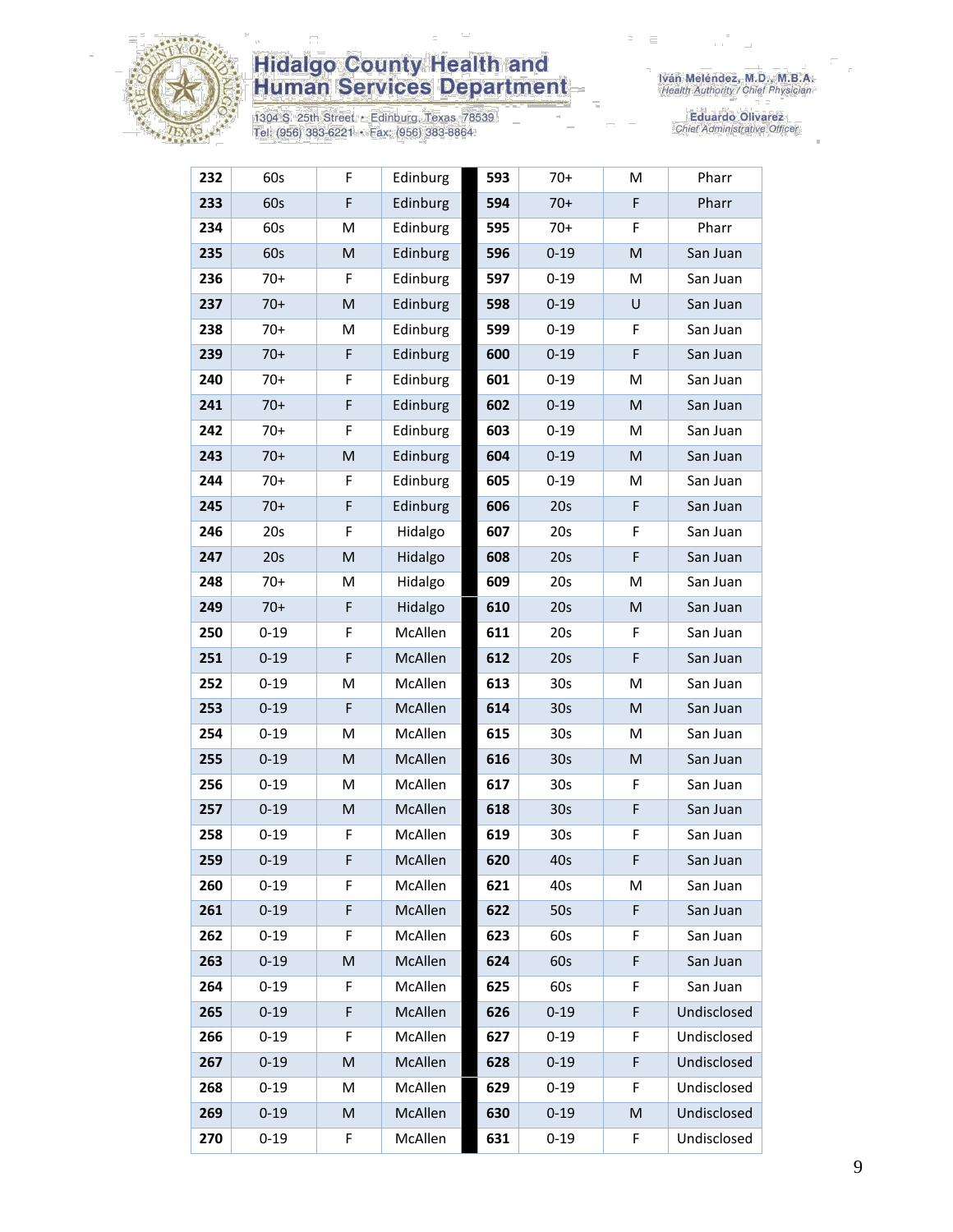

1304 S. 25th Street • Edinburg, Texas 78539<br>Tel: (956) 383-6221 • Fax: (956) 383-8864

| 271 | $0 - 19$        | F | McAllen | 632 | $0 - 19$        | $\mathsf{M}% _{T}=\mathsf{M}_{T}\!\left( a,b\right) ,\ \mathsf{M}_{T}=\mathsf{M}_{T}\!\left( a,b\right) ,$ | Undisclosed |
|-----|-----------------|---|---------|-----|-----------------|------------------------------------------------------------------------------------------------------------|-------------|
| 272 | $0 - 19$        | M | McAllen | 633 | $0 - 19$        | F                                                                                                          | Undisclosed |
| 273 | $0 - 19$        | M | McAllen | 634 | $0 - 19$        | F                                                                                                          | Undisclosed |
| 274 | $0 - 19$        | М | McAllen | 635 | $0 - 19$        | F                                                                                                          | Undisclosed |
| 275 | $0 - 19$        | M | McAllen | 636 | $0 - 19$        | F                                                                                                          | Undisclosed |
| 276 | $0 - 19$        | М | McAllen | 637 | $0 - 19$        | F                                                                                                          | Undisclosed |
| 277 | $0 - 19$        | F | McAllen | 638 | $0 - 19$        | F                                                                                                          | Undisclosed |
| 278 | $0 - 19$        | M | McAllen | 639 | $0 - 19$        | F                                                                                                          | Undisclosed |
| 279 | $0 - 19$        | F | McAllen | 640 | $0 - 19$        | F                                                                                                          | Undisclosed |
| 280 | $0 - 19$        | М | McAllen | 641 | $0 - 19$        | F                                                                                                          | Undisclosed |
| 281 | $0 - 19$        | M | McAllen | 642 | $0 - 19$        | F                                                                                                          | Undisclosed |
| 282 | 20s             | M | McAllen | 643 | $0 - 19$        | F                                                                                                          | Undisclosed |
| 283 | 20s             | M | McAllen | 644 | $0 - 19$        | F                                                                                                          | Undisclosed |
| 284 | 20s             | F | McAllen | 645 | $0 - 19$        | F                                                                                                          | Undisclosed |
| 285 | 20s             | M | McAllen | 646 | $0 - 19$        | M                                                                                                          | Undisclosed |
| 286 | 20s             | Μ | McAllen | 647 | $0 - 19$        | F                                                                                                          | Undisclosed |
| 287 | 20s             | M | McAllen | 648 | $0 - 19$        | F                                                                                                          | Undisclosed |
| 288 | 20s             | М | McAllen | 649 | $0 - 19$        | M                                                                                                          | Undisclosed |
| 289 | 20s             | M | McAllen | 650 | 20s             | F                                                                                                          | Undisclosed |
| 290 | 20s             | F | McAllen | 651 | 20s             | F                                                                                                          | Undisclosed |
| 291 | 20s             | F | McAllen | 652 | 20s             | F                                                                                                          | Undisclosed |
| 292 | 20s             | F | McAllen | 653 | 20s             | M                                                                                                          | Undisclosed |
| 293 | 20s             | M | McAllen | 654 | 20s             | F                                                                                                          | Undisclosed |
| 294 | 30 <sub>s</sub> | F | McAllen | 655 | 20s             | F                                                                                                          | Undisclosed |
| 295 | 30 <sub>s</sub> | F | McAllen | 656 | 20s             | F                                                                                                          | Undisclosed |
| 296 | 30s             | F | McAllen | 657 | 20s             | F                                                                                                          | Undisclosed |
| 297 | 30 <sub>s</sub> | F | McAllen | 658 | 20s             | F                                                                                                          | Undisclosed |
| 298 | 30 <sub>s</sub> | F | McAllen | 659 | 20s             | M                                                                                                          | Undisclosed |
| 299 | 30 <sub>s</sub> | F | McAllen | 660 | 20s             | F                                                                                                          | Undisclosed |
| 300 | 30 <sub>s</sub> | F | McAllen | 661 | 20s             | F                                                                                                          | Undisclosed |
| 301 | 30 <sub>s</sub> | F | McAllen | 662 | 20s             | M                                                                                                          | Undisclosed |
| 302 | 30 <sub>s</sub> | M | McAllen | 663 | 30s             | M                                                                                                          | Undisclosed |
| 303 | 30s             | M | McAllen | 664 | 30 <sub>s</sub> | F                                                                                                          | Undisclosed |
| 304 | 30 <sub>s</sub> | М | McAllen | 665 | 30s             | F                                                                                                          | Undisclosed |
| 305 | 40s             | F | McAllen | 666 | 30 <sub>s</sub> | F                                                                                                          | Undisclosed |
| 306 | 40s             | F | McAllen | 667 | 30 <sub>s</sub> | F                                                                                                          | Undisclosed |
| 307 | 40s             | M | McAllen | 668 | 40s             | F                                                                                                          | Undisclosed |
| 308 | 40s             | F | McAllen | 669 | 40s             | M                                                                                                          | Undisclosed |
| 309 | 40s             | M | McAllen | 670 | 40s             | F                                                                                                          | Undisclosed |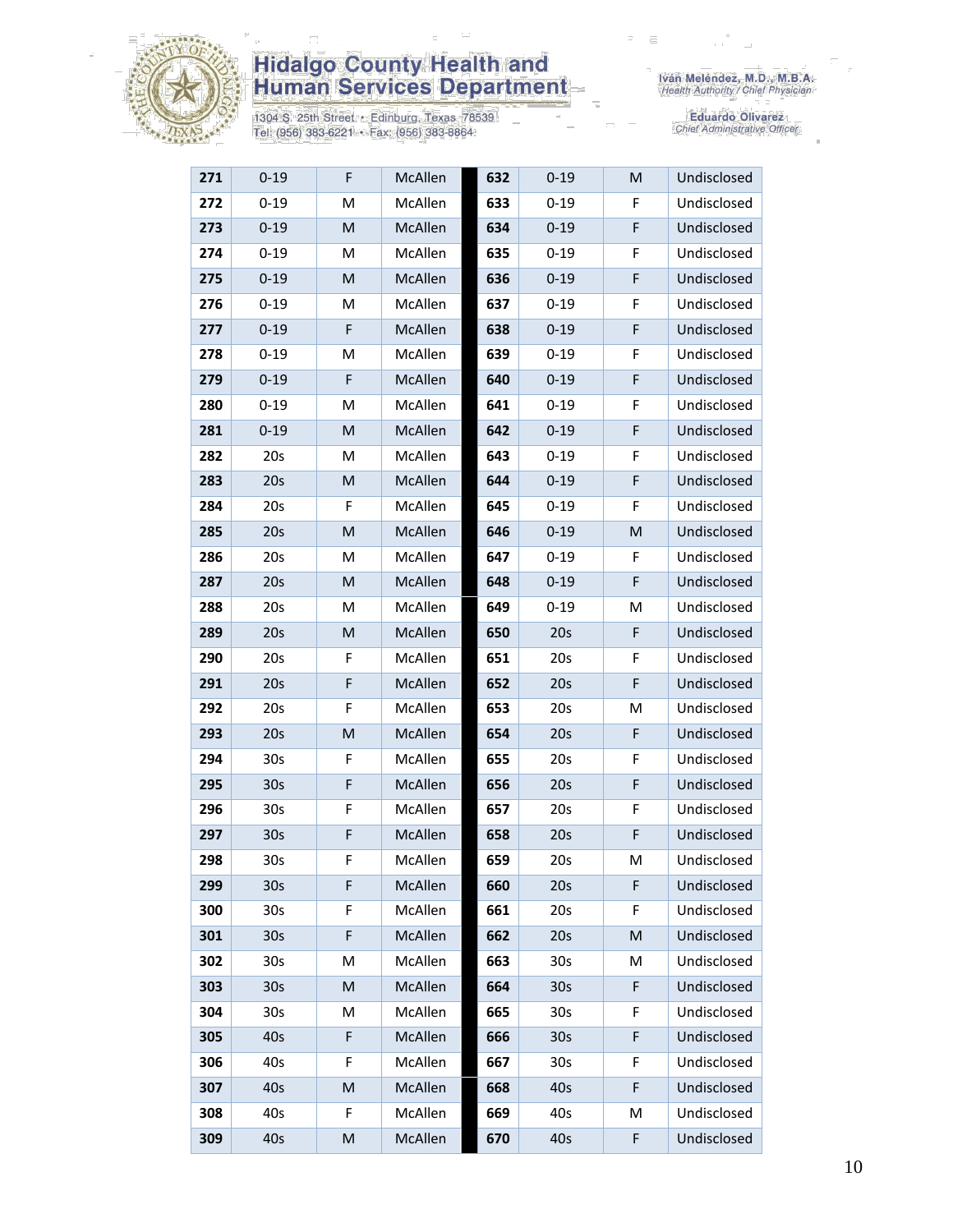

1304 S. 25th Street • Edinburg, Texas 78539<br>Tel: (956) 383-6221 • Fax: (956) 383-8864

Iván Meléndez, M.D., M.B.A.<br>Health Authority / Chief Physician

| 310 | 40s      | F | McAllen  | 671 | 40s             | M | Undisclosed |
|-----|----------|---|----------|-----|-----------------|---|-------------|
| 311 | 40s      | M | McAllen  | 672 | 40s             | M | Undisclosed |
| 312 | 40s      | F | McAllen  | 673 | 40s             | F | Undisclosed |
| 313 | 40s      | F | McAllen  | 674 | 50s             | F | Undisclosed |
| 314 | 40s      | F | McAllen  | 675 | 50s             | F | Undisclosed |
| 315 | 40s      | F | McAllen  | 676 | 50s             | F | Undisclosed |
| 316 | 40s      | F | McAllen  | 677 | 50s             | F | Undisclosed |
| 317 | 50s      | F | McAllen  | 678 | 60s             | F | Undisclosed |
| 318 | 50s      | F | McAllen  | 679 | 60s             | F | Undisclosed |
| 319 | 50s      | M | McAllen  | 680 | 60s             | M | Undisclosed |
| 320 | 50s      | F | McAllen  | 681 | $70+$           | F | Undisclosed |
| 321 | 50s      | F | McAllen  | 682 | $70+$           | M | Undisclosed |
| 322 | 50s      | M | McAllen  | 683 | $70+$           | F | Undisclosed |
| 323 | 50s      | F | McAllen  | 684 | $70+$           | M | Undisclosed |
| 324 | 50s      | M | McAllen  | 685 | $70+$           | M | Undisclosed |
| 325 | 50s      | F | McAllen  | 686 | $70+$           | M | Undisclosed |
| 326 | 50s      | F | McAllen  | 687 | $0 - 19$        | F | Weslaco     |
| 327 | 50s      | F | McAllen  | 688 | $0 - 19$        | M | Weslaco     |
| 328 | 50s      | F | McAllen  | 689 | $0 - 19$        | F | Weslaco     |
| 329 | 50s      | M | McAllen  | 690 | $0 - 19$        | M | Weslaco     |
| 330 | 50s      | F | McAllen  | 691 | $0 - 19$        | M | Weslaco     |
| 331 | 50s      | M | McAllen  | 692 | $0 - 19$        | M | Weslaco     |
| 332 | 50s      | F | McAllen  | 693 | $0 - 19$        | F | Weslaco     |
| 333 | 50s      | M | McAllen  | 694 | $0 - 19$        | M | Weslaco     |
| 334 | 50s      | F | McAllen  | 695 | $0 - 19$        | м | Weslaco     |
| 335 | 60s      | F | McAllen  | 696 | $0 - 19$        | F | Weslaco     |
| 336 | 60s      | F | McAllen  | 697 | 20s             | M | Weslaco     |
| 337 | 60s      | M | McAllen  | 698 | 20s             | F | Weslaco     |
| 338 | 60s      | F | McAllen  | 699 | 20s             | М | Weslaco     |
| 339 | 60s      | F | McAllen  | 700 | 20s             | F | Weslaco     |
| 340 | $70+$    | F | McAllen  | 701 | 20s             | M | Weslaco     |
| 341 | $70+$    | F | McAllen  | 702 | 20s             | M | Weslaco     |
| 342 | $70+$    | M | McAllen  | 703 | 20s             | F | Weslaco     |
| 343 | $70+$    | F | McAllen  | 704 | 30 <sub>s</sub> | M | Weslaco     |
| 344 | $70+$    | F | McAllen  | 705 | 30 <sub>s</sub> | M | Weslaco     |
| 345 | $70+$    | M | McAllen  | 706 | 30 <sub>s</sub> | M | Weslaco     |
| 346 | $70+$    | F | McAllen  | 707 | 30 <sub>s</sub> | M | Weslaco     |
| 347 | $0 - 19$ | F | Mercedes | 708 | 30 <sub>s</sub> | M | Weslaco     |
| 348 | 20s      | F | Mercedes | 709 | 30 <sub>s</sub> | F | Weslaco     |